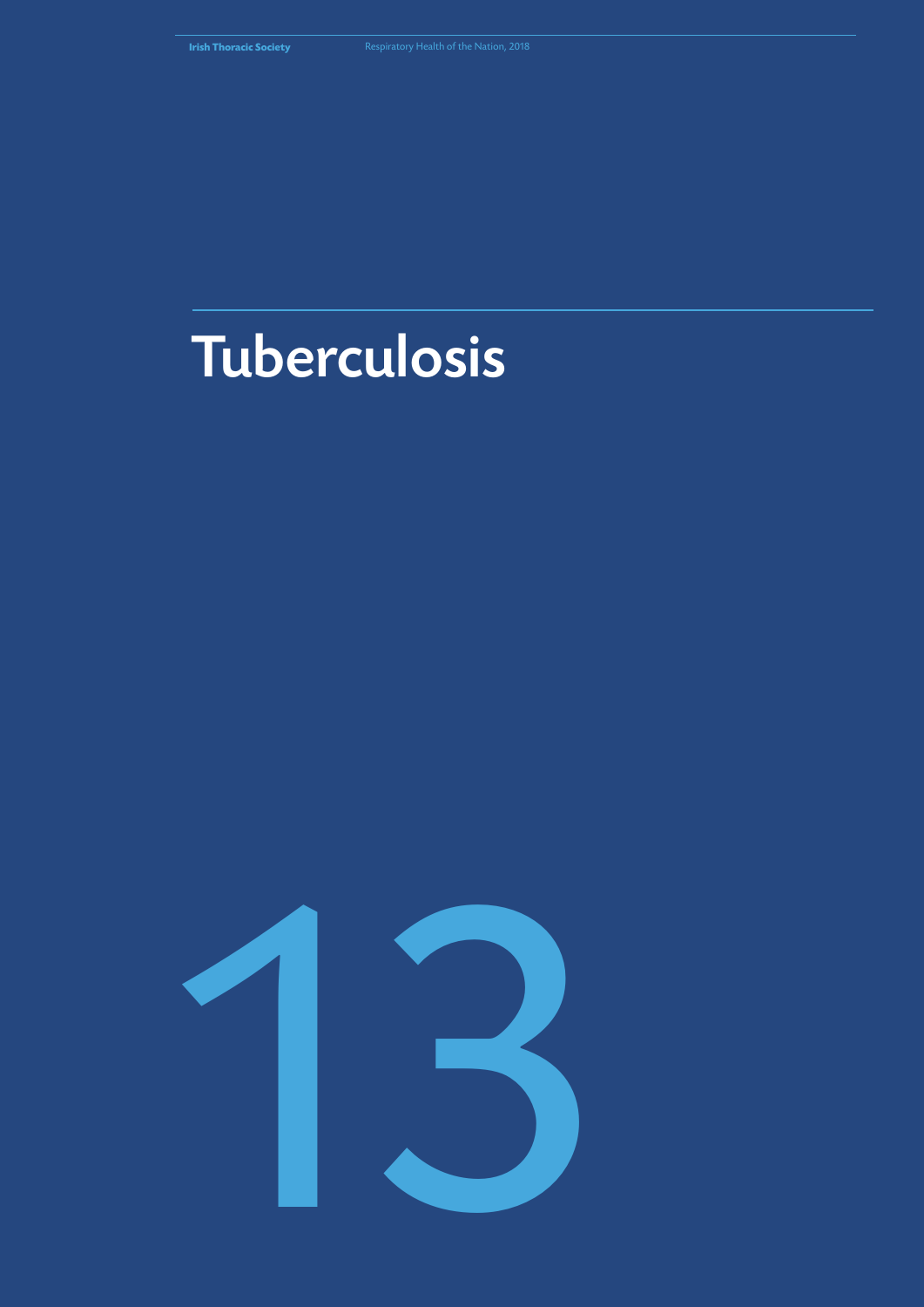### **Key Points**

- 318 cases of TB were notified in Ireland in 2016
- Two thirds of those diagnosed in 2016 had a pulmonary component
- Drug resistance was reported in 13.5% of cases in 2016
- The highest age specific incidence rate was in those aged 25-34 years followed by those aged 65 years and over
- BCG vaccine has not been available in Ireland since April 2015

### **Background**

Tuberculosis (TB) is an infectious disease caused by Mycobacterium tuberculosis. It is an airborne infection so most commonly affects the lungs but can affect any part of the body. Of the 318 cases notified in Ireland in 2016, two thirds had a pulmonary component*<sup>1</sup>* . Some people with pulmonary TB can infect their close contacts.

Following infection, one of two clinical outcomes is possible: early development of active disease ('primary TB'), which occurs particularly in children and immunocompromised patients or latent TB infection (LTBI), which occurs in the majority of infected individuals. The lifetime risk of progressing to active TB from LTBI is 5–10% in the immunocompetent*<sup>2</sup>* . A patient with infectious TB can infect 10-15 other close contacts over the course of a year*<sup>3</sup>* .

TB can affect anybody but it is strongly associated with social determinants of health, including migration, and social marginalisation such as homelessness, drug misuse and imprisonment. Medical, social and environmental conditions which

impair the immune system also increase the risk of active TB. These include HIV/AIDS, diabetes mellitus, chronic renal failure, use of immunosuppressive drugs, tobacco smoking and malignancy*<sup>2</sup>* .

Compliance with treatment can be challenging, especially for those from marginalised groups in society and/or those with issues with alcohol, homelessness, drug addiction, or drug resistant infections.

TB is an important clinical and public health problem worldwide. In Ireland it is a notifiable infectious disease i.e. by law it must be reported to the Medical Officer of Health (MOH). An important public health and epidemiological issue is the emergence of drug-resistant TB. This includes resistance to single drugs, multi drug resistant TB (MDR-TB) and more recently, extensive drug-resistant TB (XDR-TB)*<sup>2</sup>* . The only licensed vaccine against TB is BCG which is an attenuated strain of Mycobacterium bovis (M. bovis bacilli Calmette-Guérin)*<sup>2</sup>* . It is effective in the prevention of meningitis and disseminated disease in children. Although listed on the schedule for childhood vaccinations, it has not been available in Ireland for over three years due to manufacturing supply issues.

#### **Incidence**

The number of cases of Tuberculosis (TB) notified over the past decade (2007-2016) to MOH in the Regional Public Health departments is shown in table 13.1.

Over the 10 year period (2007-2016) there has been a downward trend in notifications but this may now be levelling as evidenced by the crude rate/100,000 population shown in table 13.1 and the three year rolling average shown in figure 13.1 below.

| <u>1801 - 1911, 1911 INCHINACIONS NUMBER AND NACE TO JUDITED 2007</u> |  |  |  |
|-----------------------------------------------------------------------|--|--|--|
|                                                                       |  |  |  |

**Table 13.1. TB notifications Number and Rate/100,000 2007-2016**

|                            | 2007 | 2008 | 2009 | 2010 | 2011 | 2012 | 2013 | 2014 | 2015 | 2016 |
|----------------------------|------|------|------|------|------|------|------|------|------|------|
| <b>Numbers</b>             | 481  | 467  | 479  | 420  | 413  | 359  | 372  | 313  | 303  | 318  |
| Rate/100,000<br>population | 10.9 | 11   | 10.4 | 9.2  | 9    | 7.8  | 8.1  | 6.8  | 6.6  | 6.9  |

*Source: Health Protection Surveillance Centre (HPSC)1,4*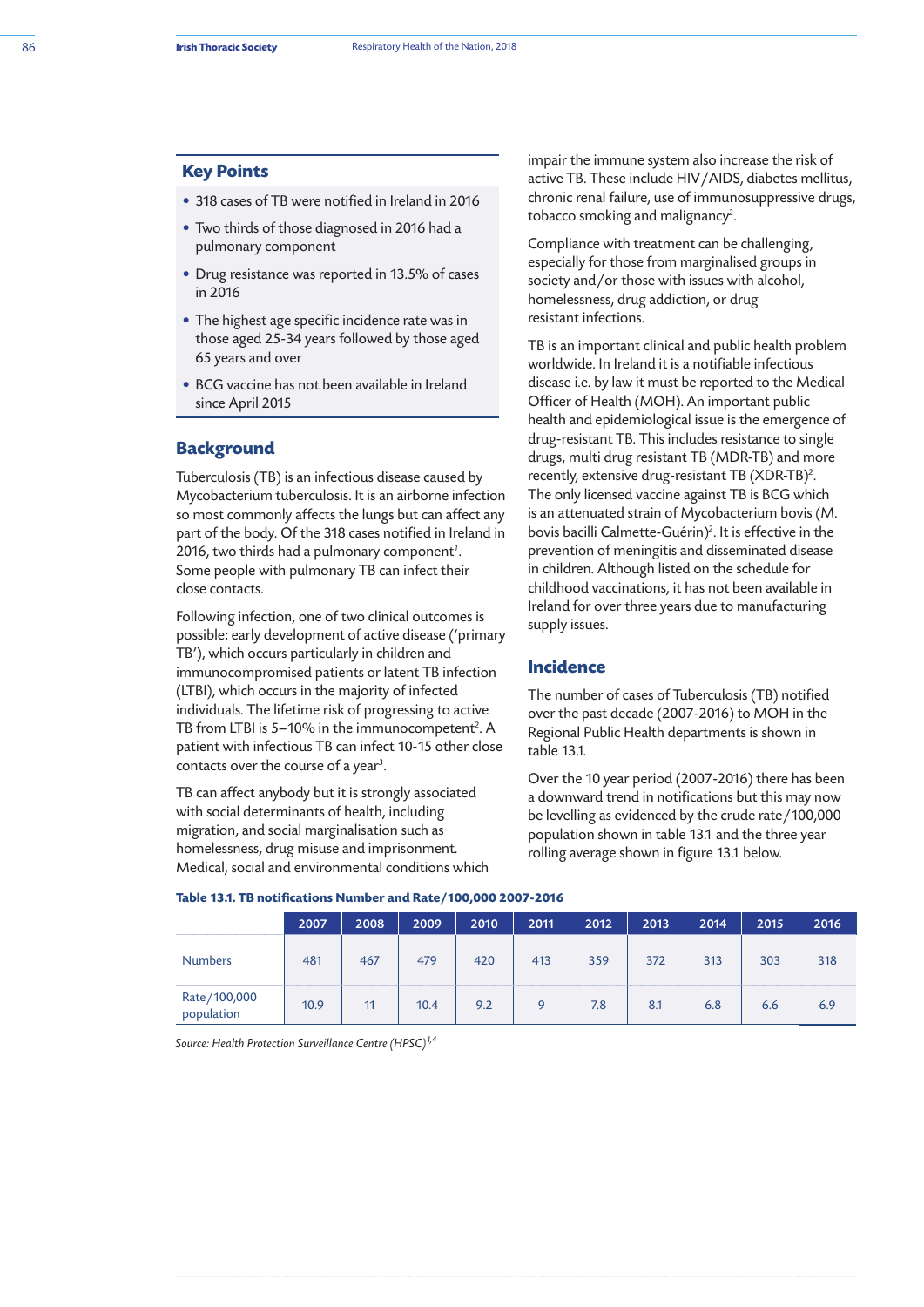

**Figure 13.1. Notified cases of TB in Ireland with crude rate and 3 year moving average 1991-2016**

*Source: Tuberculosis in Ireland: latest trends in surveillance data December 2017 (www.hpsc.ie HPSC) 5*

|  | Table 13.2. Summary of the Epidemiology of TB in Ireland, 2016 |  |
|--|----------------------------------------------------------------|--|
|--|----------------------------------------------------------------|--|

| Parameter                            | cases        | <b>CIR</b> | % of total cases |
|--------------------------------------|--------------|------------|------------------|
| Number of cases                      | 318          | 6.9        |                  |
| Cases in indigenous population       | 145          | 3.9        | 45.6             |
| Cases in foreign-born persons        | 160          | 20.9       | 50.3             |
| Culture positive cases               | 237          | 5.2        | 74.5             |
| <b>Pulmonary cases</b>               | 211          | 4.6        | 66.4             |
| Smear positive Pulmonary cases       | 85           | 1.9        | 26.7             |
| TB meningitis cases                  | $\mathbf{0}$ | $\Omega$   | $\Omega$         |
| Multi/Extensive drug resistant cases | 6            | 0.13       | 1.9              |
| Deaths attributable to TB            | 7            | 0.2        | 2.2              |

*Source: Adapted from table Summary of the Epidemiology of TB in Ireland, in HPSC Annual Epidemiological Report. 20171*

In 2016, of the 318 cases notified, 211 (66.4%) had pulmonary involvement while 97 (30.5%) had exclusively extra-pulmonary disease. Three quarters (237, 74.5%) were culture positive. Of those with a pulmonary component at time of diagnosis, 85 (40.3%) were smear positive i.e. infectious*<sup>1</sup>* . Of the cases notified in 2016, 49.2% were foreign born*<sup>1</sup>* . In 2016, five outbreaks were reported comprising 19 active cases. In the same year there were 28 drug resistant cases including six MDR-TB or XDR-TB cases. These details are shown in table 13.2*<sup>1</sup>* .

### **Mortality**

In 2016, twenty people of the 318 notified cases died (6.3%). TB was reported as the cause of death for seven of these, for eight, TB was not the cause while details were not available on the remainder<sup>1,6</sup>.

#### **Impact on health services**

Those with TB and their close contacts are managed by community, public health and hospital services. Section 38 of the 1947 Health Act allows for the detention of an infectious non-compliant patient. This Act is seldom invoked but if it is, it can have a significant impact on hospital and other health service resources. Even when not enacted, there can be a number of occasions when preliminary work to enact it is initiated.

Most people with TB are treated without hospital admission. Outpatient Department attendances are not available. In 2016, there were 262 hospitalisations for people with TB (including 50 day cases) with a use of 3,622 bed days (0.6% of respiratory bed days, 0.1% of all bed days). Almost three quarters (74%, 157) of the inpatient hospitalisations were in the 16-64 year age group.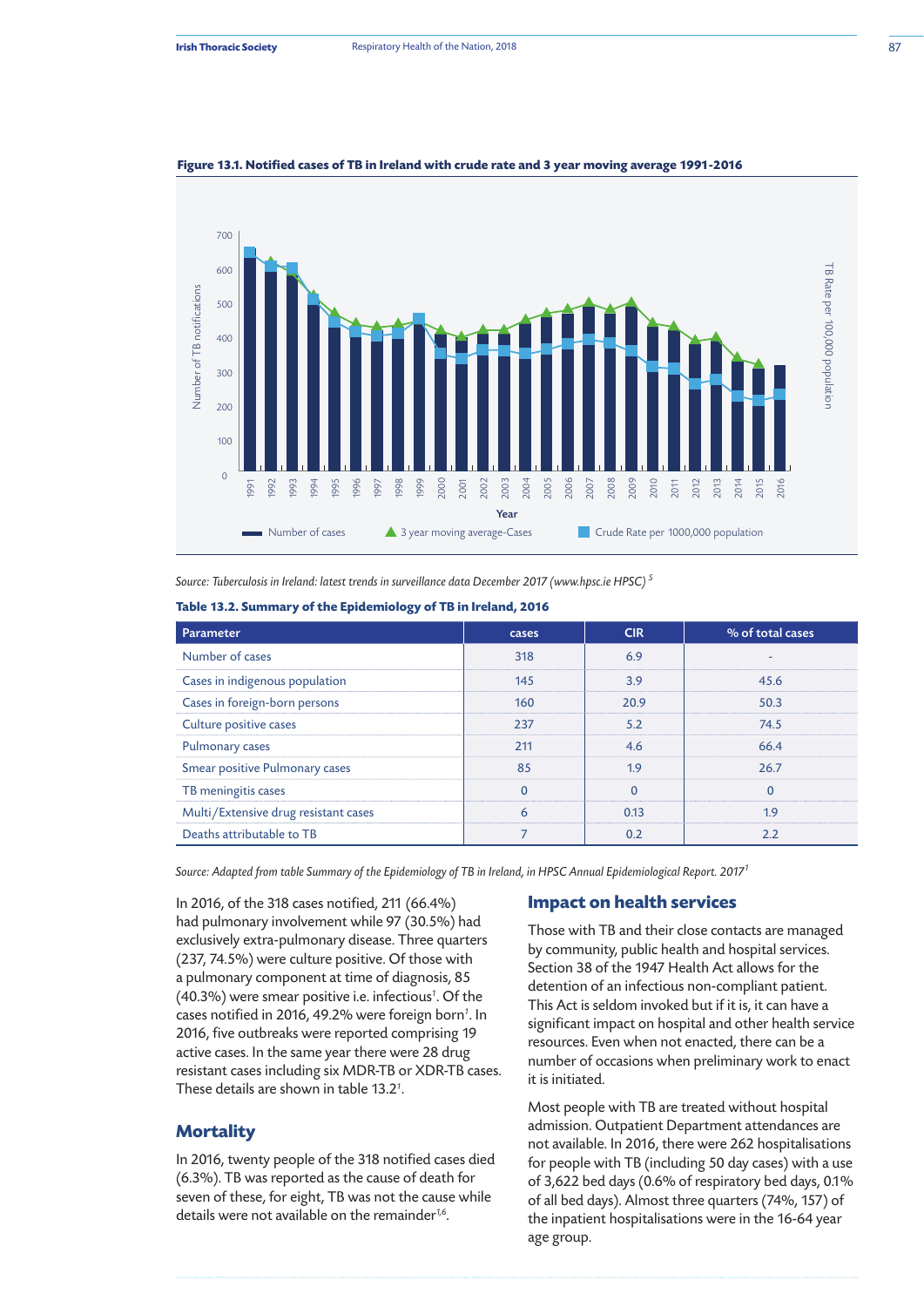## **Gender**

The male: female ratio of 1.6:1 in 2016 was consistent with that reported in previous years*<sup>1</sup>* . The highest age specific incidence rate (ASIR) among males was in those aged 65 years and over while for females it was 55-64 years*<sup>1</sup>* .

## **Age**

The trends for the decade 2007-2016 in terms of agespecific notification rates per year are shown in figure 13.2 below*<sup>5</sup>* .

In 2016, cases ranged in age from two months to 89 years with a median age of 41 years. While most cases (25.1%) were in the age group 25-34 years (ASIR 10.6), the highest age specific rate at 10.6 was in those aged 25-34 years followed by those aged 65 years and older (10.5)*<sup>1</sup>* .

Cases that were Irish born had a median age of 54 years whereas those who were foreign born had a median age of 33 years*<sup>1</sup>* .

## **Regional variation**

Figure 13.3 shows the notification rate by Health Service Executive (HSE) area for the years 2012-2016. In 2016, HSE East reported the highest number of cases at 136 (42.6% of total), with 36.4% of total cases being reported in Dublin*<sup>5</sup>* . HSE South with 51 cases (16.2% of total) was the region with the 2nd highest number of cases.

## **Socio-economic analysis**

In 2016, of the 32 Local Health Office areas (LHOs) in Ireland, the two with the highest crude incidence rate (CIR) of Tuberculosis were both in HSE East. These were Dublin North West (27 cases, CIR 13.0) and Dublin North Central (20 cases, CIR 12.9)*<sup>7</sup>* . These are both areas of relatively high deprivation.

In addition to deprivation and social marginalisation, TB is strongly associated with factors such as migration. In 2016, 50.3% of those notified with TB in Ireland were foreign born*<sup>1</sup>* . Figure 13.4 below reflects the trends in risk factors for the decade 2007-2016 in Ireland*<sup>5</sup>* .





*Source: Tuberculosis in Ireland: latest trends in surveillance data December 2017 (www.hpsc.ie HPSC) 5*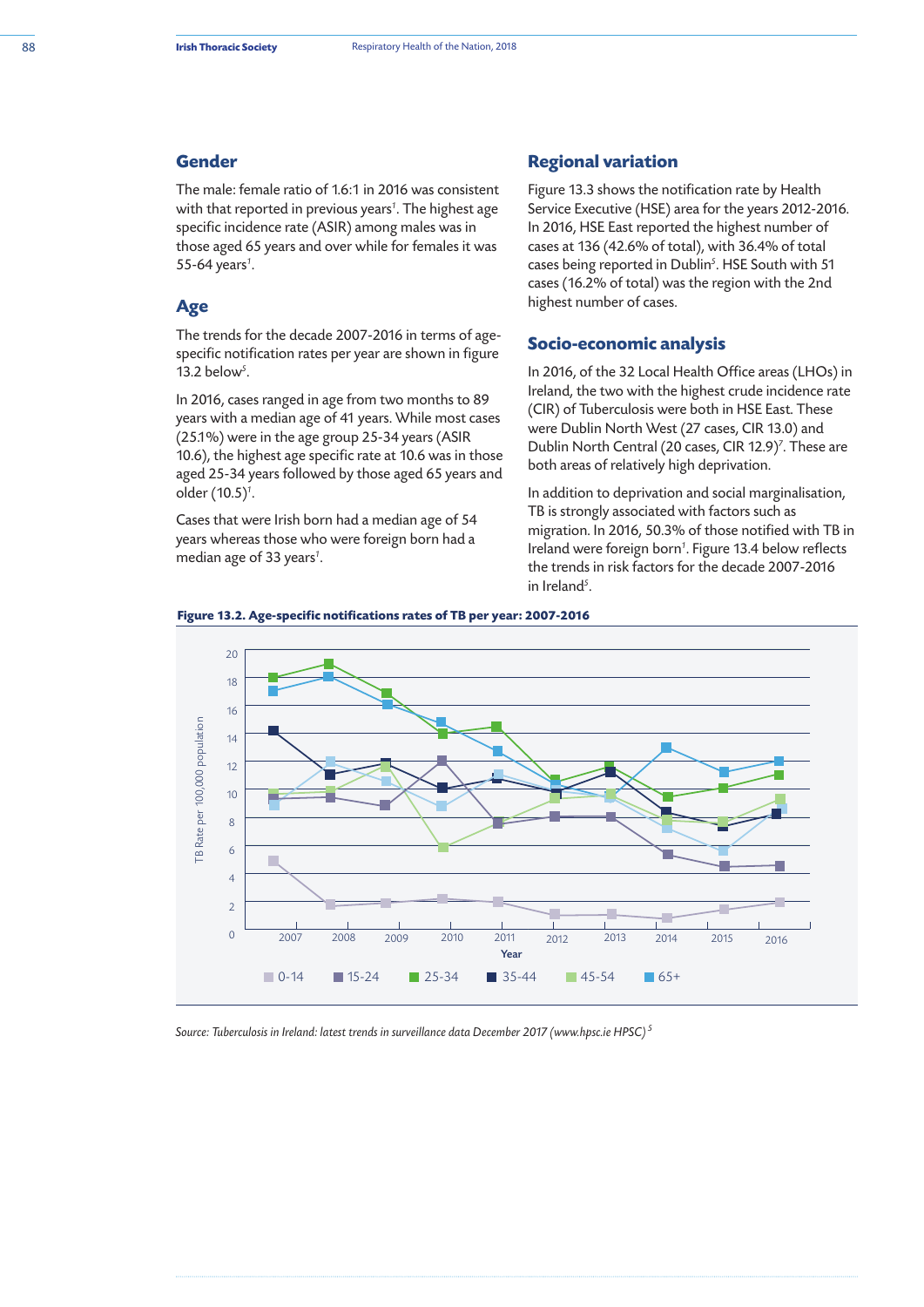

**Figure 13.3. TB Notification Rate by Health Service Executive (HSE) area and year**

*Source: Tuberculosis in Ireland: latest trends in surveillance data December 2017 (www.hpsc.ie HPSC) 5*





*Source: Tuberculosis in Ireland: latest trends in surveillance data December 2017 (www.hpsc.ie HPSC) 5*